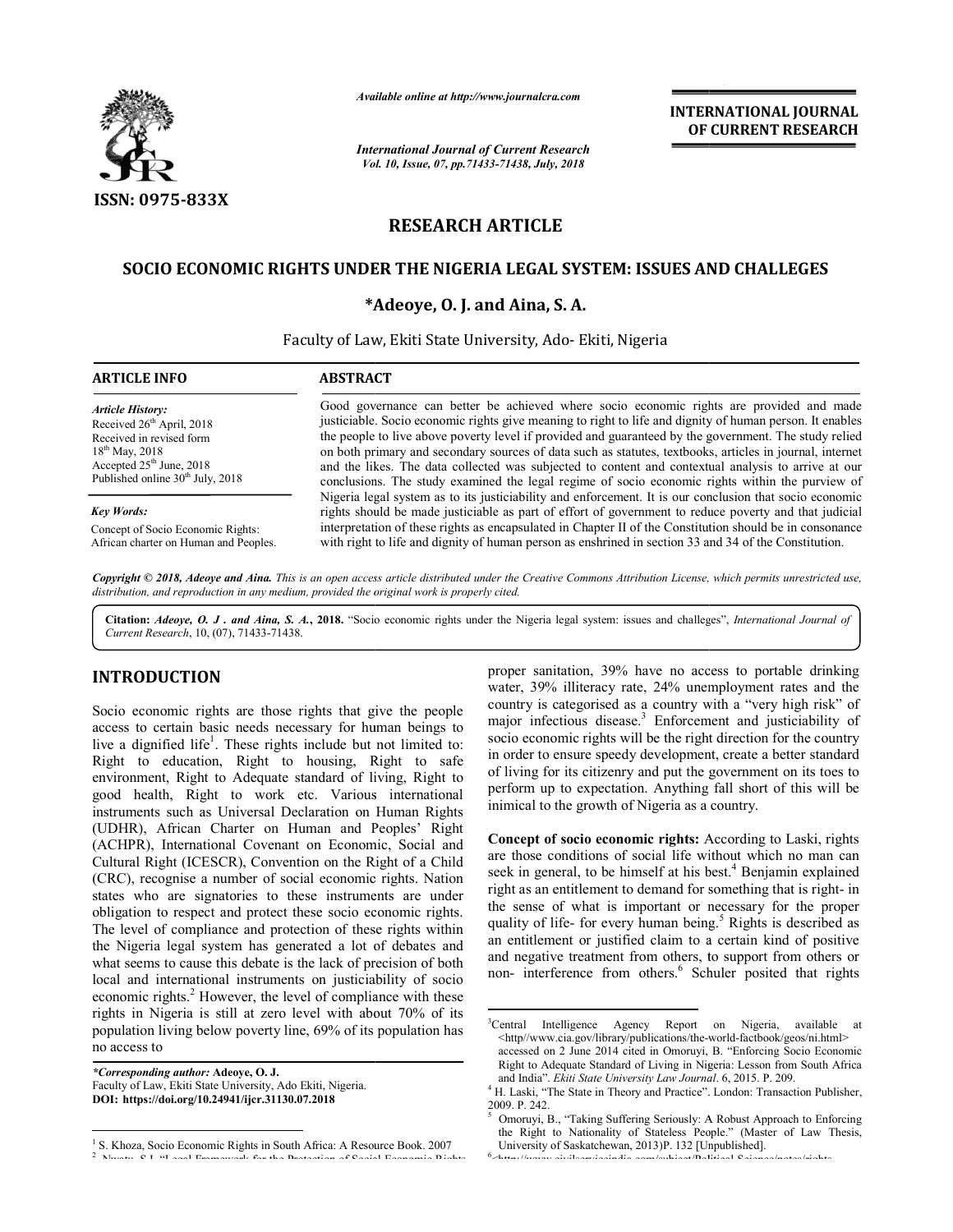represented demands and claims which individual and groups make on society, some of which are protected by law and have become part of the nations' laws (Lex lata) or municipal law while others remain aspirations to be attained in future.<sup>7</sup> Rights can be categorised into: Natural Rights, Legal Rights, and Moral Rights but the concern of this paper is legal right. Legal right can be further subdivided into: Civil Rights, Political Rights, and Economic Rights. The enforceability of both civil and political rights seems not to generate much controversy unlike economic rights. Economic rights are those rights which provide economic security to the people. These rights are connected to the basic needs of every person such as right to work, right to house, right to education, etc. Historically, socio economic rights are developed in the twentieth century and the purpose of these rights is to bridge the gap between the rich and the poor. These rights are mostly available for the poor in the society. Socio economic rights are regarded as 'Second Generation of Human Rights". Principally, legal framework for socio economic rights in Nigeria legal system is traceable to Fundamental Objectives and Directive Principles of state policy as contained in Chapter II of the 1999 Constitution<sup>8</sup> and Article 15- 24 of the  $ACHPR<sup>9</sup>$  Apart from these, there are other legislations that provide for socio economic rights. They are: Child Rights Act, Children and Young Persons Laws, NESREA Act 2007, etc. There are various debates as to the justification of socio economic rights. In justifying these rights, Professor Bilchitz opined that:

*One of the society primary goals should be to ensure that its members are provided with the enabling conditions in which to live lives of value to them. There are two elements necessary to attain a life of value: 1. the ability to have experiences; 2. The ability to live a life with purpose. People cannot fulfil these thresholds when they are unable to nourish or protect themselves. Thus, it is the government's obligation to provide their citizens with necessary amenities.*<sup>1</sup>

From this precept, socio economic right is seen as a drive towards eradication of poverty in the society. The preamble of the 1999 Constitution is also explicit on the need to promote the welfare of the people, hence justifying the concept of socio economic rights in our legal system.<sup>11</sup> In the case of *Minerva Mills & Ors v. Union of Indian & Ors*, the Indian Court identified the importance of socio economic rights as follow:

*They project the high ideal which the constitution aims to achieve; they are so fundamental in the governance of any country. In fact, there is no sphere of public life where delay*  *can defeat justice with more telling effect than in the nonimplementation of socio economic rights.<sup>12</sup>*

In criticizing socio economic rights, Professor Maurice Granston opined that:

*I believe that a philosophically respectable concept of human rights has been muddled, obscured and debilitated in recent years by an attempt to incorporate into it specific rights of a different logical category. The traditional human rights are political and civil such as the right to life, liberty and a fair trial. What are now being put forward as universal rights are economic and social rights such as the right to employment, insurance, old age, pension, medical services and holiday with pay. There is both a philosophical and logical objection to this. The philosophical objection is that the new theory of human rights does not make sense. The political objection is that the circulation of a confused notion of human rights hinders the effective protection of what are correctly seen as human rights.* 

Looking at the practice and enforcement of socio economic rights, particularly in Nigeria, one will be tempted to concur with the reasoning of Granton that socio economic rights does not make any sense. However, there are various levels of enforcement of socio economic rights. Aolin and Mckeever make the distinction between the different levels of legal enforcement of socio economic rights. They are the minimalist approach and the substantive model of enforcement approach.<sup>14</sup> According to them, the constitution does not identify explicit substantive socio economic entitlements in the minimal level of enforcement (minimalist approach). It only seeks to protect these rights in the due process sphere. This approach indirectly protected socio economic rights. Example of this approach can be found in the Constitution of the Union of India. Substantive model of enforcement gives protection directly and substantively to socio economic rights.<sup>15</sup> Example of this can be found in the Constitution of the Federal Republic of South Africa.

#### **Legislative framework of socio economic rights under nigeria legal system**

**The 1999 constitution:** Socio economic rights are provided for under the Chapter II of the Constitution. Section 13 of the Constitution provides that:

*It shall be the duty and responsibility of all organs of government, and of all authorities and persons exercising legislative, executive or judiciary powers, to conform to, observe and apply the provisions of this Chapter of this Constitution.<sup>16</sup>*

Socio economic rights provided for under the Constitution are: Right to general welfare and security, $17$  Right to suitable and adequate shelter,<sup>18</sup> Right to adequate food,<sup>19</sup> Right to

 <sup>7</sup> Schuler, M. A.( et al.) "Women's Rights, Step by Step." Washington, Women Development International. In Ikpeze, V.C. "Non Justiciability of Chapter II of the Nigerian Constitution as an Impediment to Economic Rights &

Development . Developing Country Studies. 5 (18) 2015, P. 49. <sup>8</sup> Section 13- 23, 1999 Constitution of the Federal Republic of Nigeria (As Amended).

<sup>&</sup>lt;sup>9</sup> African Charter on Human and Peoples' Right (Ratification and Enforcement) Act.<br> $10 F$ 

<sup>10</sup> D. Bilchitz, "Poverty and Fundamental Rights: The Justification and Enforcement of Socio Economic Rights." Oxford: Oxford University Press. 2006. 11 Paragraph 2 of the preamble of the 1999 Constitution says that... to provide

for a Constitution for the purpose of promoting the good government and welfare of all persons in our country.... Also Section 14(2)(b) of the same Constitution provides that the security and welfare of the people shall be the primary purpose of government.

<sup>&</sup>lt;sup>12</sup> AIR. 1789. 1981 SCR (1) 206.<br><sup>13</sup> M. Granston, "What are Human Rights?" London: The Brodley Head. 1973. P.22

<sup>14</sup> N. Aolin & Mckeever, "Thinking Globally, Acting Locally: Enforcing Socio<br>Economic Rights in Northern Ireland. *EHRLR*. 2004, P.

<sup>&</sup>lt;sup>15</sup> Ibid.<br><sup>16</sup> 1999 Constitution of the Federal Republic of Nigeria (As Amended)<br><sup>17</sup> Ibid. Section 14(2)(b)<br><sup>18</sup> Ibid. Section 16(2)(d)<br><sup>19</sup> <sup>Ibid</sup>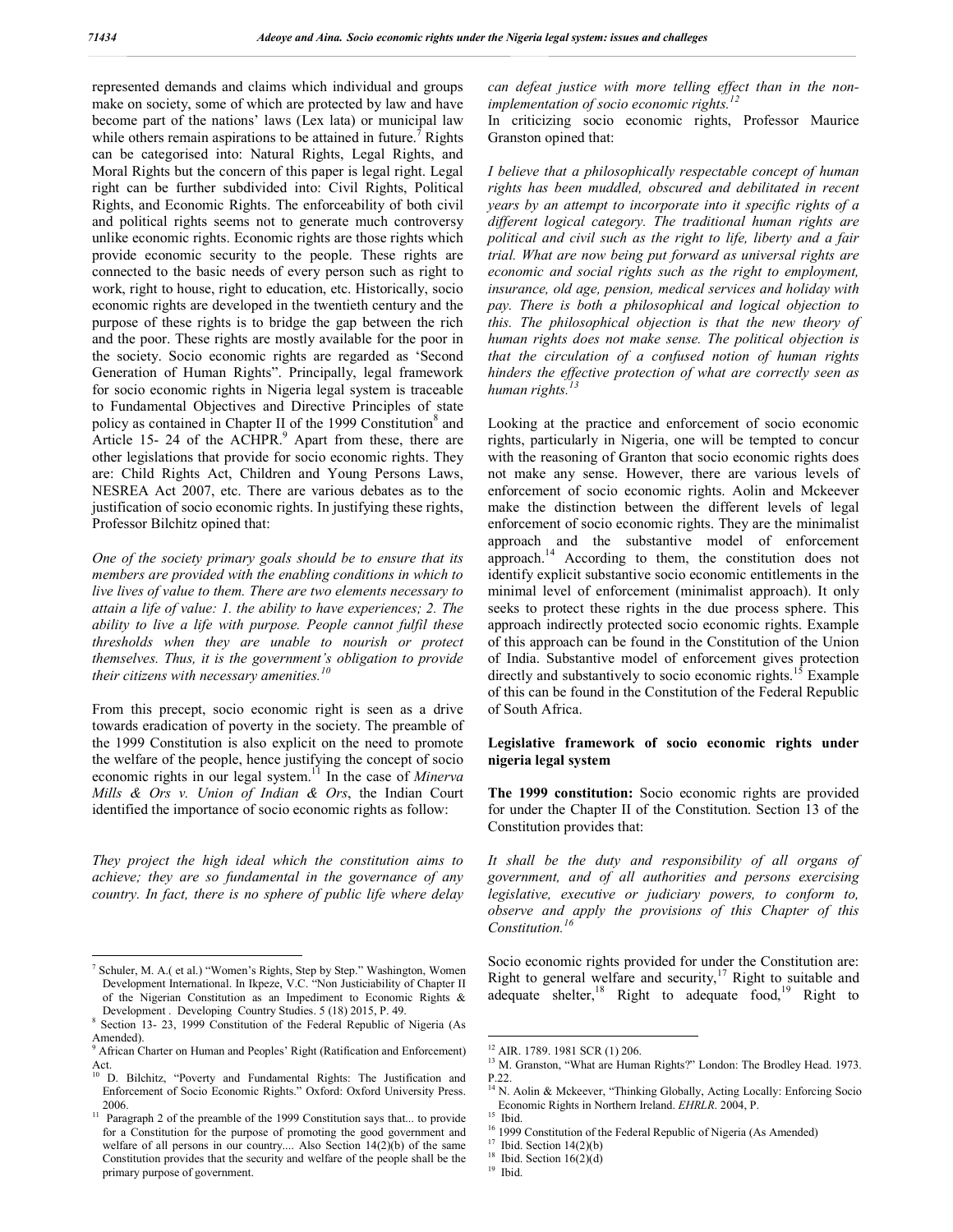reasonable national minimum wage, $^{20}$  Right against exploitation of human/natural resources other than the good of the community,<sup>21</sup> Right to employment,<sup>22</sup> Right to free education,<sup>23</sup> Right to safe environment.<sup>24</sup> However, the constitution expressly provides that the above enumerated socio economic rights are not justiciable. Section  $6(6)(c)$ provides that:

*The judicial powers vested in accordance with the foregoing provisions of this section shall not, except as otherwise provided by this constitution, extend to any issue or question as to whether any act or omission by any authority or person or as to whether any law or any judicial decision is in conformity with the Fundamental Objectives and Directive Principles of state policy set out in Chapter II of this Constitution.<sup>25</sup>*

It need be stated that the non- justiciability of chapter II of the Constitution is not an absolute one. There are however two main schools of thought on the justiciability of fundamental objectives. They are: Pro Justiciability and Anti- Justiciability. The Anti Justiciability School. This school of thought opines that the directive principle should be eradicated from the Constitution as a substitute for a guide to governance rather than a non justiciable right per se. The socio economic right according to this school of thought is nothing but a mere manifesto of aims and aspirations; a moral homly; toothless bulldogs.<sup>26</sup>

#### Ojo opines that:

*The inclusion of these objectives and directives in the constitution may be a good politics, but it is certainly not good law or constitution making. They should be expunged from the Constitution and severely left to where they properly belong-Party political manifestoes.*<sup>2</sup>

The school of thought also placed reliance on section  $6(6)(c)$  of the Constitution which makes Chapter II non justiciable .

#### The Pro Justiciability School

This school of thought is of the view that section  $6(6)(c)$  does not absolutely foreclose enforcement of socio economic rights under the Chapter II of the Constitution. In the case of *Federal Republic of Nigeria V. Anache*,<sup>28</sup> the Court held that since section  $6(6)(c)$  is qualified by the phrase, "save as otherwise provided by this constitution", the justiciability of Chapter II is not absolutely foreclosed.

Also, in the case of *Olafioye V. Federal Republic of Nigeria,* the Supreme Court held that:

*The non justiciability of section 6(6)(c) of the Constitution is neither total nor sacrosanct as the subsection provides a* 

*leeway by the use of the words "except as otherwise provided by the Constitution". This means that if the Constitution otherwise provides in another section, which makes a section or sections of Chapter II justiciable, it will be so interpreted by the Court.<sup>29</sup>*

Item 60(a) of the Exclusive Legislative List places responsibility on the Federal Government to establish and regulate authorities or any part there of:-

#### *(a) To promote and enforce the observance of the Fundamental Objectives and Directive Principles contained in this Constitution.<sup>30</sup>*

A learned writer, Samuel argued that the combined reading of item 60(a) of the exclusive legislative list and section 4(2) of the Constitution constitute an exception to the rule of nonjusticiability of Chapter II in section  $6(6)(c)$  of the Constitution. He further states that the decision of the Supreme Court in the case of *Attorney General of Ondo State V Attorney General of the Federation & Ors*<sup>31</sup> has effectively opened a new vista in the quest to give the socio economic rights enshrined in Chapter II constitutional potency. He concluded by saying that what the constitution has done in effect by the provision of item 60(a) of the exclusive legislative list and section 4(2) is to set a robust agenda for legislative action in addressing issues of socio economic rights. $32$  From the above explication, socio economic rights contained in the Chapter II of the Constitution will be justiciable under these two conditions:

- 1. If another provision of the Constitution provides for it.
- 2. If the legislative enacts laws for the enforcement of any aspect of the fundamental objectives.

#### **African charter on human and peoples' right**

The African Charter on Human and Peoples' Right also contained socio economic rights. These rights are: Right to work, $33$  Right to physical and mental health, $34$  Right to education,<sup>35</sup> Right to existence and self determination,<sup>36</sup> Right to freely dispose one's wealth and natural resources,<sup>37</sup> Right to peace and security,<sup>38</sup> and Right to satisfactory environment.<sup>39</sup> It is trite that ACHPR which is incorporated into our municipal laws becomes binding and Nigeria courts are bound to give effect to its provisions like any other laws falling within the iudicial power of the Court.<sup>40</sup> By implication, it shows that the rights under the ACHPR are enforceable in Nigeria Courts.

#### **Justiceability of socio economic rights under the achpr**

<sup>&</sup>lt;sup>20</sup> Ibid. Section 17<br>
<sup>22</sup> Ibid. Section 17(3)<br>
<sup>23</sup> Ibid. Section 18(3)<br>
<sup>24</sup> Ibid. Section 20.<br>
<sup>25</sup> Ibid. Section 6(6)(c)

<sup>&</sup>lt;sup>26</sup> Popoola, A.O. "Fundamental Objectives and Directive Principle of State Policy: Executive Responsibility and the Justiciability Dilemma" in Azinge, E.<br>and Owasanoye, B. (2010). Pp.324-368.<br><sup>27</sup> Oio, A. In Sunday Time, 22. O. A. In Sunday Time

<sup>&</sup>lt;sup>27</sup> Ojo, A. In Sunday Times,  $\hat{3}1$  October 1976. Cited in Popoola, A.O. Op.Cit. <sup>28</sup> (2004) 14 WRN 1, SC.

<sup>&</sup>lt;sup>29</sup> (2005) 51 WRN 52.<br><sup>30</sup> Item 60(a) Exclusive Legislative List, Part I, Second Schedule, 1999 Constitution of the Federal Republic of Nigeria.

<sup>31</sup> (2002) 9NWLR. Pt 772. P. 222 where the Supreme Court held that section4(2) of the 1999 Constitution provides that the National Assembly has the power to make laws for the peace, order and good government of Nigeria and by item 60(a) of the executive legislative list, it is vested with

the power to legislate on matters within Chapter II of the Constitution.<br><sup>32</sup> Nwatu, S.I. *Op.cit.* **P.33**. 33 Article 15 African Charter on Human and Peoples' Rights (Ratification and Enforcement) Act.<br> $34 \text{ Heid}$  Article 16

 $35$  Ibid. Article 16.<br> $35$  Ibid. Article 17.

<sup>&</sup>lt;sup>36</sup> Ibid. Article 20.<br><sup>37</sup> Ibid. Article 21.<br><sup>38</sup> Ibid. Article 23.<br><sup>40</sup> Abacha v Fawehinmi (2000) 6 NWLR (Pt. 600) 228.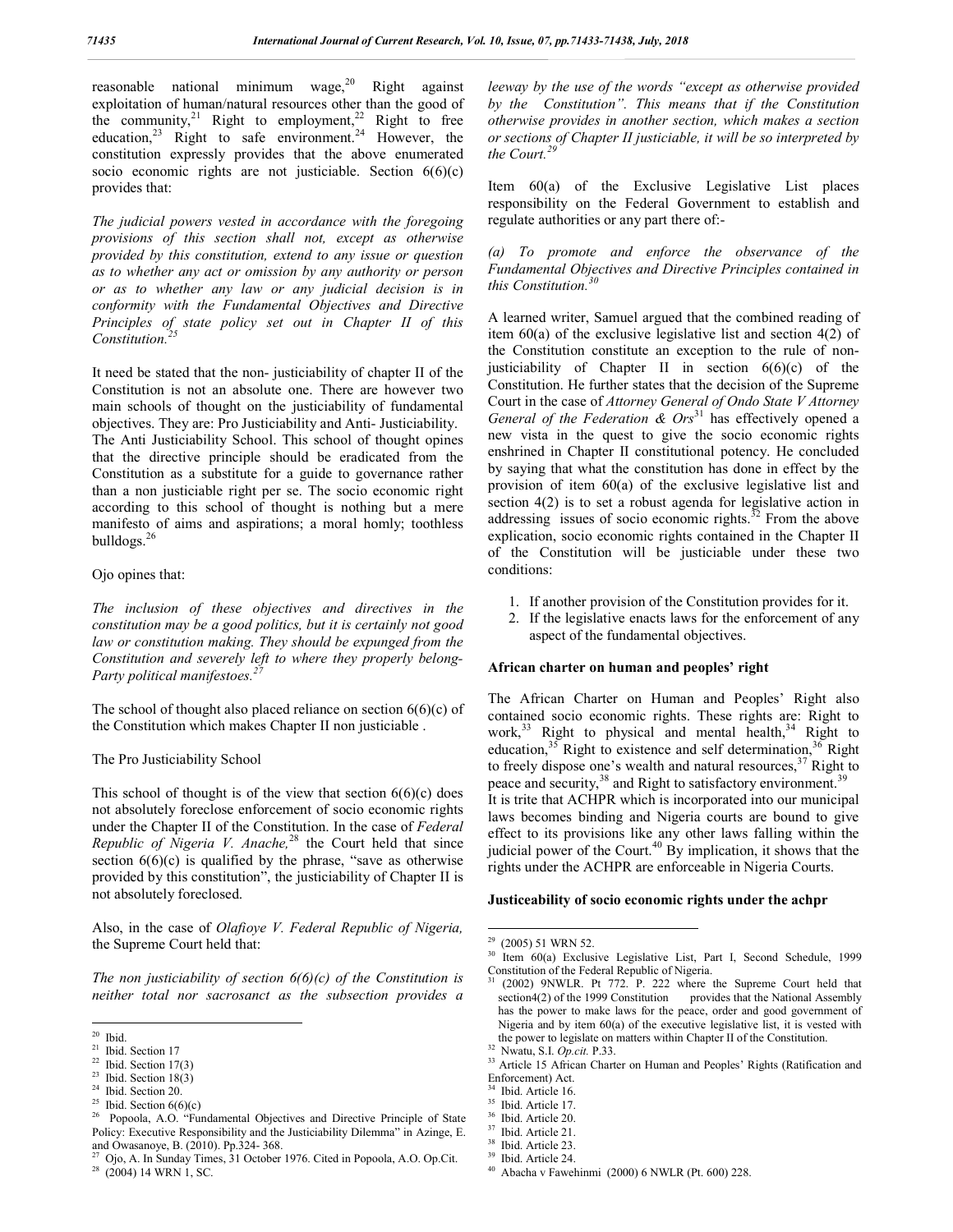Can we say socio economic rights under the ACHPR are justiciable considering the above stated position of law? Can we further say that such rights can be enforced in our legal system? These and more are the concern of this section. Having seen that socio economic rights under the Constitution are not justiciable except as highlighted above, one is put in a dilemma as to the position of law under the ACHPR. Order II Rule I of the Fundamental Rights (Enforcement Procedure) Rules provides that:

*Any person who alleges that any of the fundamental rights provided for in the Constitution or African Charter on Human & Peoples' Rights (Ratification and Enforcement) Act and to which he is entitled, has been, is being, or is likely to be infringed, may apply to the Court in the State where the infringement occurs, or is likely to occur for redress."<sup>41</sup>*

This shows that the ACHPR is justiciable within the Nigeria legal system. But can Nigeria Courts entertain jurisdiction as regards socio economic rights contained in Article 15- 24 of the ACHPR? We humbly posit that Nigeria Courts cannot entertain jurisdiction. This is because section 1(3) of the Constitution provides that

*If any other law is inconsistent with the provision of this constitution, this constitution shall prevail, and that other law shall to the extent of the inconsistency be void.<sup>42</sup>*

From this provision, it shows that Articles 15- 24 of the ACHPR are inconsistent with the provisions of the Constitution particularly section 6(6)(c) and to that extent void. The constitution is the grundnorm, while the ACHPR has the status of an Act of the National Assembly. Also, the tenor of Order II Rule I of the FREP Rules 2009 admits that there are some rights which an Applicant may not be entitled to by the word "to which he is entitled to..." However, ECOWAS Court and African Human Rights Commission can entertain jurisdiction in respect of the ACHPR making socio economic rights therein justiciable even within the Nigeria legal system. It is thus plausible to say that socio economic rights under the ACHPR are justiciable in Nigeria if adjudicated upon by the Commission or ECOWAS court.<sup>43</sup> The challenge here will be that of the enforcement of these socio economic rights. Since ECOWAS Court does not have enforcement procedure and agency, socio economic rights under the ACHPR can't be enforced within the Nigeria legal system. Approaching ECOWAS Court or the Commission on such rights will be an effort in futility or shadow chasing exercise since the judgement of the commission is in form of a "recommendation" to the State involved. However, like all 'recommendations' there is no legal duty on the part of the State involved to obey or accept.<sup>44</sup>

**Comparative analysis of socio economic rights in other jurisdictions:** This section will consider the practice and status of socio economic rights in other nation state. The selected jurisdictions are South Africa and United Kingdom.

#### **South Africa**

The South Africa Constitution is known for entrenchment of varieties of socio- economic rights. These rights are guaranteed under the Constitution. The rights include but not limited to right to safe environment, right to land, housing, healthcare, food, water, social assistance and education.<sup>45</sup> The Constitution requires the state to implement, respect, protect, promote and fulfill these rights as contained in the Constitution.<sup>46</sup> It also enables the enforcement of socio economic rights and creates avenue for redress through which complaints that the states or others have failed in their constitutional duties can be determined and enforced.

The duties placed on the state by the Constitution have been further elaborated by Brand. According to him, *the duty to*  respect requires the state to refrain with interfering the *enjoyment of rights. This means that the state must not limit or take away people's existing access to socio economic rights without good reason and proper legal procedure. He further states that the duty to protect requires the state to protect the existing enjoyment of rights and the capacity of people to enhance their enjoyment of rights or newly to gain access to the enjoyment of rights against third party interference, while the duty to fulfill requires the state to act, to adopt appropriate legislative , administrative, budgetary, judicial, promotional and other measures, so that those that do not currently enjoy access to rights can gain access and so that existing enjoyment of rights is enhanced.<sup>47</sup>*

From the foregoing, the concept of rights in South Africa legal system is predicated on two different obligations on the part of the state viz: negative obligation and positive obligation. It is however believed that socio economic fall in the category of negative obligation due to various interpretations of socio economic rights by the Constitutional Courts. The traditional distinction between civil and political rights as conferring only negative obligations and socio economic rights as positive rights has been rejected in the jurisprudence of the Constitutional Court. $48$  The Court in series of cases<sup>49</sup> has adopted two factors for determining the enforcement of socio economic rights which are: reasonableness and availability of resources. The court held in the case of *Minister of Health v. Treatment Action Campaign (TAC)*<sup>50</sup> that the constitution contemplates a restrained and focused role for the Courts, which was to require the state to take measures to meet its constitutional obligations and to subject the reasonableness of these measures to elevation. The Court has also held that it is

<sup>&</sup>lt;sup>41</sup> Fundamental Rights (Enforcement Procedure) Rules 2009. Order II Rule I.  $^{42}$  Section 1(3) 1999 Constitution of the Federal Republic of Nigeria.

SERAC v. Nigeria. Communication 155/96, Fifteen Annual Activity Report of the African Commission on the Human and Peoples' Right 2001 - 2002 where the Ogoniland brought a case against the Federal Government and Oil Companies for violation of their right to safe environment and it was held by the African Human Rights Commission that there is violation of Article 2, 4, 14, 16, 18(1), 21 and 24 of the African Charter on Human and peoples' Right Right of which generally

provides for the socio economic rights of the Ogoni people. <sup>44</sup> Omoruyi, B., "Enforcing Socio Economic Right to Adequate Standard of Living in Nigeria: Lesson from South Africa and India" *Ekiti State University Law Journal*. 6, 2015. P. 222- 223.

<sup>&</sup>lt;sup>45</sup> Constitution of the Federal Republic of South Africa. 1996.<br><sup>46</sup> Ibid. Article 7(2).<br><sup>47</sup> Brand, D. "Introduction to Socio Economic Rights in South Africa<br>Constitution." *Law, Democracy and Development*. 2 (153), 199

Jagwanth, S.& Soltau, F.. Socio Economic Rights & Implication for Intergovernmental Fiscal Relations In South Africa. Paper Prepared for

South Africa Financial and Fiscal Commission. August, 2014. P.6. <sup>49</sup> In the case of Soobramoney, the Court held that the claim against the state in the context of the provincial health budget to provide dialysis treatment was an unreasonable in road into the budget while in Grootboom's case, the Court held that the measures taken to achieve the right to housing must be calculated to attain the goal expeditiously and effectively but the availability of resources is an important factor in determining what is reasonable. <sup>50</sup> 2002 (5) SA 721. (CC) at para 38.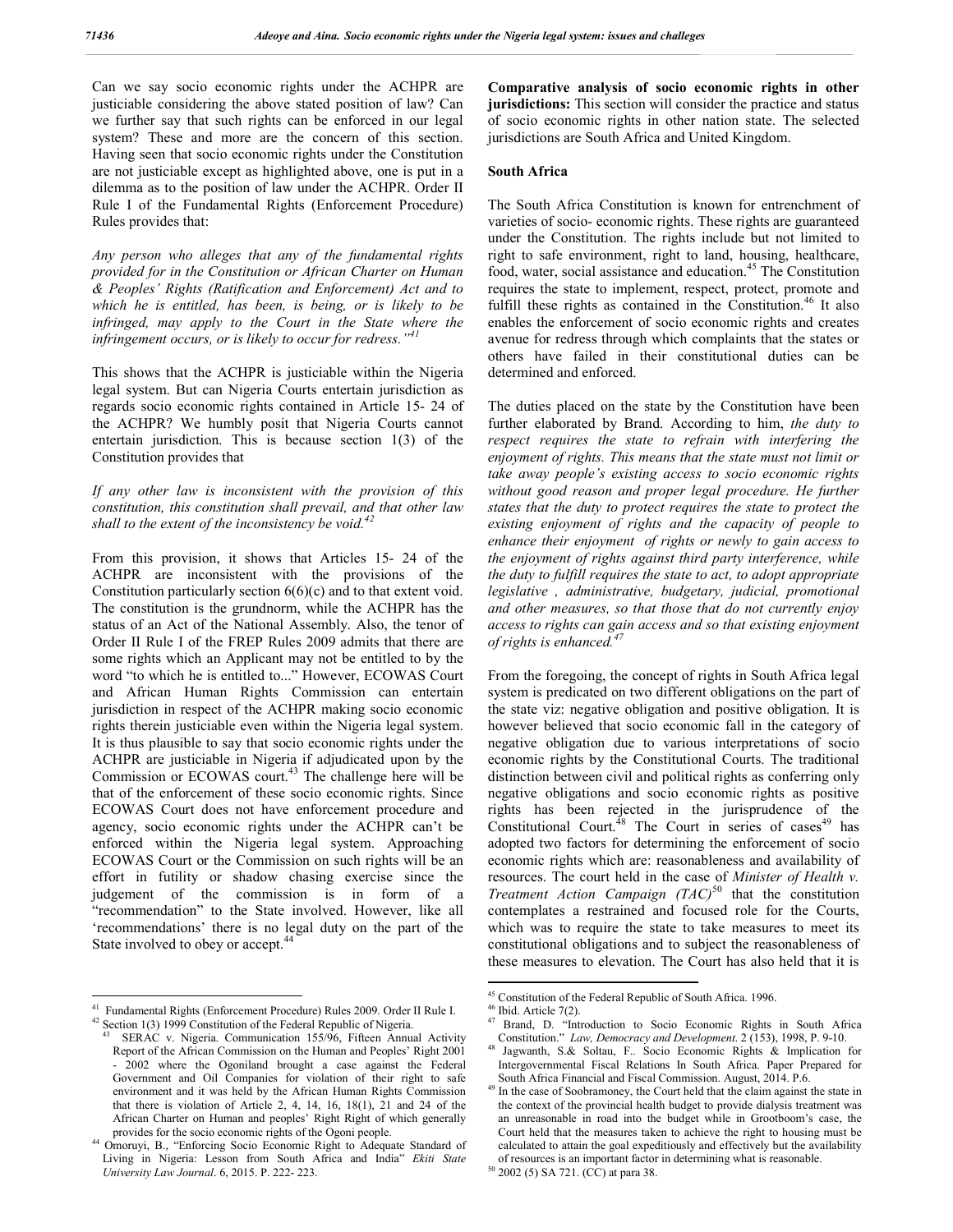institutionally inappropriate for a court to determine precisely what the achievement of any particular social and economic rights entail. Such duty is said to be the exclusive duty of the executive and legislative arms of government.<sup>51</sup> From the above analysis of the concept of socio economic rights as practised in South Africa, one will see that socio economic rights are made justiciable subject to Article 7 of the South Africa Constitution and that the duty placed on the State are interpreted in line with negative obligation, that is, the state is expected to design his policies in achieving these rights and a duty not to interfere with the already existing enjoyment of these rights. One will see that the attitude of the Court is that the executives and the legislatives are the one saddled with the responsibility of providing these rights. One advantage thus is that by so doing, the Court has been able to compel the States in promoting these rights and forestall abuse of these rights already enjoyed by the citizens.

#### **United Kingdom**

The United Kingdom legal system consists of a lot of socio economic rights. These rights are encapsulated in the various international instruments in which UK is a signatory. Principally, the Human Rights Act (1998) consists of various political and civil rights and also incorporates some of these international instruments. Also, the European Convention on Human Rights (ECHR) which forms part of the UK national laws contains various socio economic rights. However, it is widely believed that socio economic rights are difficult to enforce via judicial remedies and pronouncement. This is borne out of the fact that socio economic rights involve complex paucity resource allocation<sup>52</sup> and that such rights are predicated on man's need which is by nature, insatiable. The above difficulty is believed can best be resolved by democratically elected law makers. This difficulty is echoed by Thomas Bingham MR in the case of R v. Cambridge Health Authority Ex parte B when he said that

#### *Difficult judgment on how a limited budget is best allocated to the maximum advantage of the maximum number... is not a judgment a court can make.<sup>53</sup>*

With due respect, the view of his Lordship as stated above does not aptly captured the whole scope of socio economic rights. This is because not all socio economic rights require resources for its enforcement or realization; some only requires sincere government policies. The recent trend now is that the judiciary has stated that socio economic rights are legally enforceable as 'target duties'. Target duties are owed by the public authority and not enforceable by individuals.<sup>54</sup> The new vista that is available for the enforcement of individual socio economic rights is when the power conferred on the public authority is not discretionary<sup>55</sup> or cost has not implicitly or explicitly been a factor in the public policy's decision. Thus, socio economic rights in the U.K legal system are not explicitly recognised but the Court has resulted to the protection of human dignity as a basis for identifying socio economic rights. They only intervene in cases of extreme and

exceptional degradation. What however constitutes extreme and exceptional degradation is inherently uncertain. **Challenges facing enforcement of socio economic rights**

There are various challenges facing the concept of socio economic rights in Nigeria. The principal challenge facing socio economic is its non justiciability as provided by the Constitution. However, the fact that socio economic rights are non justiciable does not preclude government and its agencies from providing same for the people. This paper will identify and discuss three major challenges facing socio economic rights in Nigeria.

- a. **Corruption**: this remains a virus causing dislocation in every sector of Nigeria government. Government in a bid to provide socio economic rights has established agencies saddled with the responsibility of providing same. However, fund which are meant for providing social infrastructures have been and is still being diverted to private pockets of the few. Those that are not diverted are distributed based on mediocrity and favouritism instead of giving it to those who are vulnerable and are in need of same.
- b. No doubt that Nigeria has a lot of resources that can cater for its citizen but mismanagement has been the hallmark of distribution of our resources. Until this cankerworm called corruption is fought to a standstill, socio economic rights cannot be actualised in Nigeria. Even if it is made justiciable by the Constitution, corruption will frustrate such justiciability and what we will be left with will be a flood of litigation against the government and its agencies.
- c. **Government Policy**: most government policies which would have provided for socio economic rights are not effective. For instance, the National Housing Insurance Scheme is a good platform for actualising right to shelter for the masses if adequately funded and made effective. Even right to free education for the primary school pupil is now been violated by some state government where students were asked to pay a developmental fee in Ekiti and Ondo States for instance. Most government hospitals insist on payment before attending to patient on emergency thereby depriving some of their lives. One will wonder if these obnoxious and anti people policies are meant to further and promote right to life which the Constitution regarded as sacrosanct let alone socio economic rights that are not justiciable. Services paid for are not rendered satisfactorily by government agencies let alone the ones that are not paid for. It is our humble view that government policies should be designed in order to promote and facilitate the right of the people whether justiciable or not.
- d. **Bad Leadership**: most of the socio economic rights canvassed by both local and international instrument are common good for the common man. The essence of social contract is that the people submit their will to the government in exchange for their security and welfare. Where the government cannot guarantee such security and welfare, then the social contract has failed in its entirety. Due to bad leadership, the state can no longer

 <sup>51</sup> Mazibuko v. City of Johannesburg 2010 SA (4) 1 (CC) at para 61

<sup>&</sup>lt;sup>52</sup> James, A. P."The Forgotten rights –The case for the Legal Enforcement of Socio Economic Rights in the UK National Law.

<sup>&</sup>lt;sup>53</sup> (1995)2 All ER 129 (CA)<br><sup>54</sup> R v. Inner London Education Authority ex parte Ali (1990) 2 Admin LR 822;<br>R (G) v. Barnet LBC (2003) UKHL 57.

 $55$  R v. Barnet LBC (2003) UKHL 57.